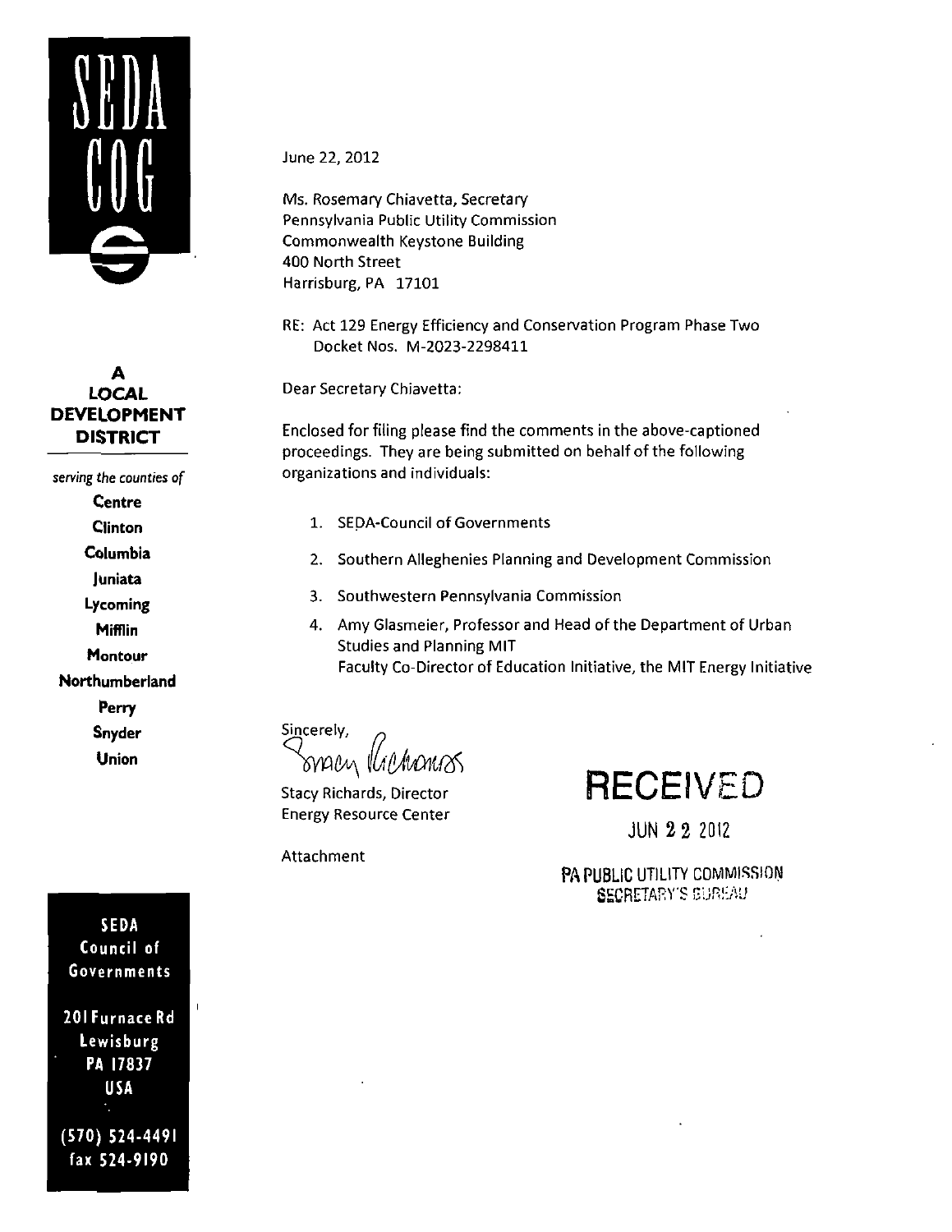# BEFORE THE PENNSYLVANIA PUBLIC UTILITY COMMISSION

# **RECEIVED**

JUN 2 2 2012

# Re: Act 129 Energy Efficiency and Conservation Program Phase Two PA PUBLIC UTILITY COMMISSION Docket No. M-2012-2289411

SECRETARY'S BUREAU

# SEDA-COUNCIL OF GOVERNMENT'S (SEDA-COG) ENERGY RESOURCE CENTER COMMENTS TO SECRETARIAL LETTER REGARDING THE TENTATIVE IMPLEMENTATION ORDER FOR ENERGY EFFICIENCY & CONSERVATION PROGRAMS UNDER ACT 129 PHASE TWO

# Introduction

This is in response to the Pennsylvania Public Utility Commission ("Commission") Secretarial Letter seeking comments on the Tentative Implementation Order issued May 10, 2012 for the continuation of energy efficiency and conservation ("EE&C") planning issues under Act 129 of 2008. Under Act 129, the PUC is required to set new incremental consumption and peak demand reductions for the electric distribution companies ("EDCs") subject to the law if the PUC finds that Phase One of Act 129 was costeffective.

 $\ddot{\cdot}$ 

The SEDA-COG Energy Resource Center ("ERC") provides education to create energy demand reduction across all sectors, workforce training to locally meet that demand, and energy management development assistance to institutional clients within the SEDA-Council of Government ("SEDA-COG") 11-county service area in central Pennsylvania. SEDA-COG is also a member of the Pennsylvania Energy Partnership ("PEP") comprised of energy programs within the seven PA Local Development District offering similar programs within 52 of the Commonwealth's 67 counties. PEP, an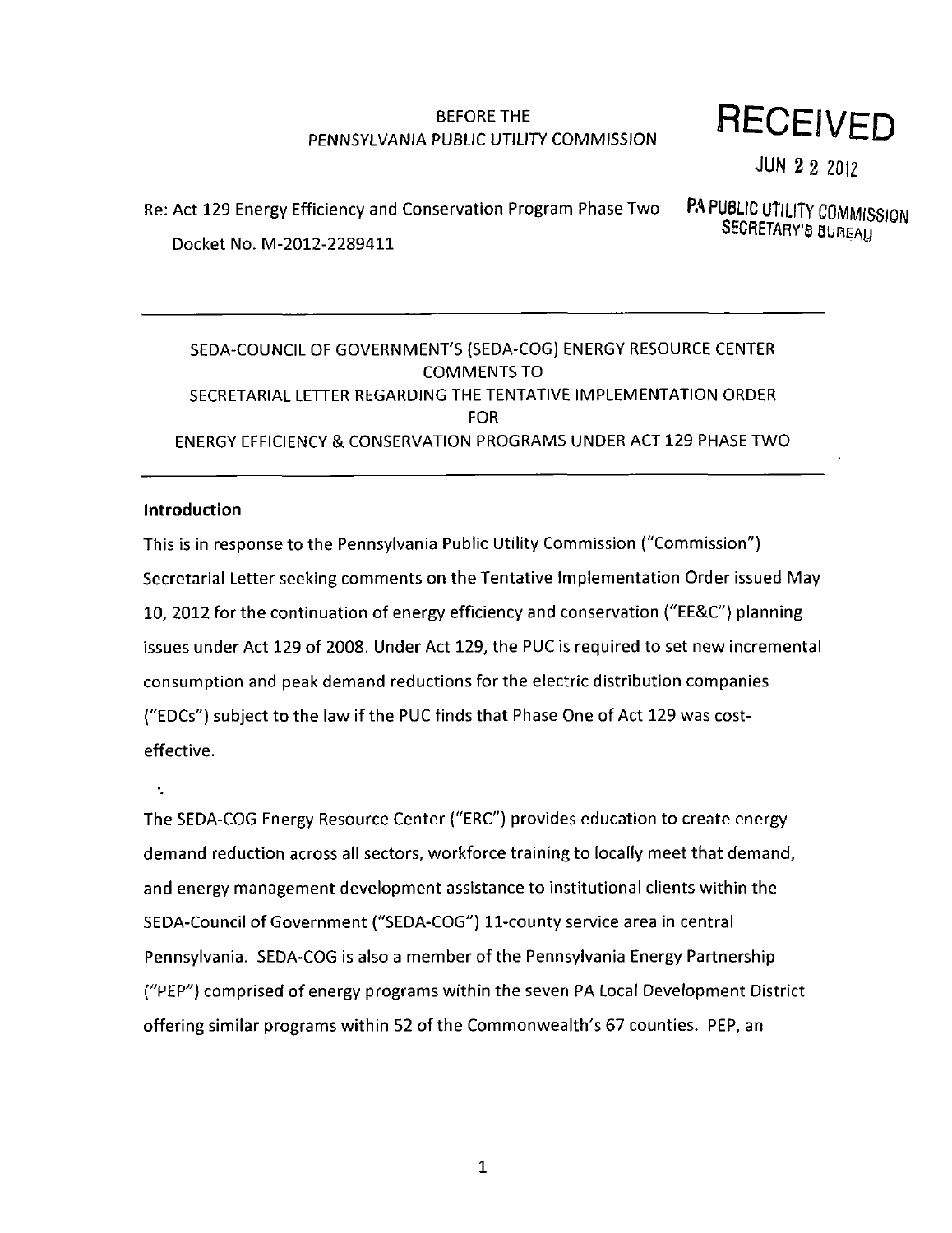initiative of the Local Development District Network of Pennsylvania<sup>+</sup>, provides free technical assistance, underwritten by federal and state grants, on energy efficiency and demand reduction to local governments, schools, hospitals and nonprofits located Within the 52-county region of Appalachian Pennsylvania. The Local Development District Network of Pennsylvania (LDDAP) is comprised of seven regional planning districts: North Central Pennsylvania Regional Planning and Development Commission, Northeastern Pennsylvania Alliance, Northern Tier Regional Planning and Development Commission, Northwest Pennsylvania Regional Planning and Development Commission, Southern Alleghenies Planning and Development Commission, SEDA-Council of Governments, and the Southwestern Pennsylvania Commission.

Of the more than 2,500 municipalities located in the Commonwealth, 1,919 are located in PEP's service area. Since 2007, nearly 1,000 individual public and private sector clients were served by PEP, with many obtaining energy efficiency and renewable energy education and training through workshops and seminars provided by PEP. Our efforts and activities have been directly or indirectly responsible for over \$25,000,000 in capital investments primarily by municipalities, educational and non-profit customer base for energy efficiency or renewable energy projects, over \$3,000,000 in avoided energy costs, and an estimated 14,000,000 kWh saved. These investments and savings figures are under-reported due to resource constraints and difficulties inherent in the dynamic nature of energy measurement and verification. These investments and savings could be far greater, but our largely rural clients continue to face substantial hurdles in addressing energy reduction potential within their operations.

#### **A. Evaluation of the EE&C Program and Additional Targets**

#### 1. Evaluation of the EE&C Program

We agree with the PUC that continuing electric energy efficiency programs in a Phase II of Act 129 will continue to be cost-effective for PA ratepayers. We are particularly keen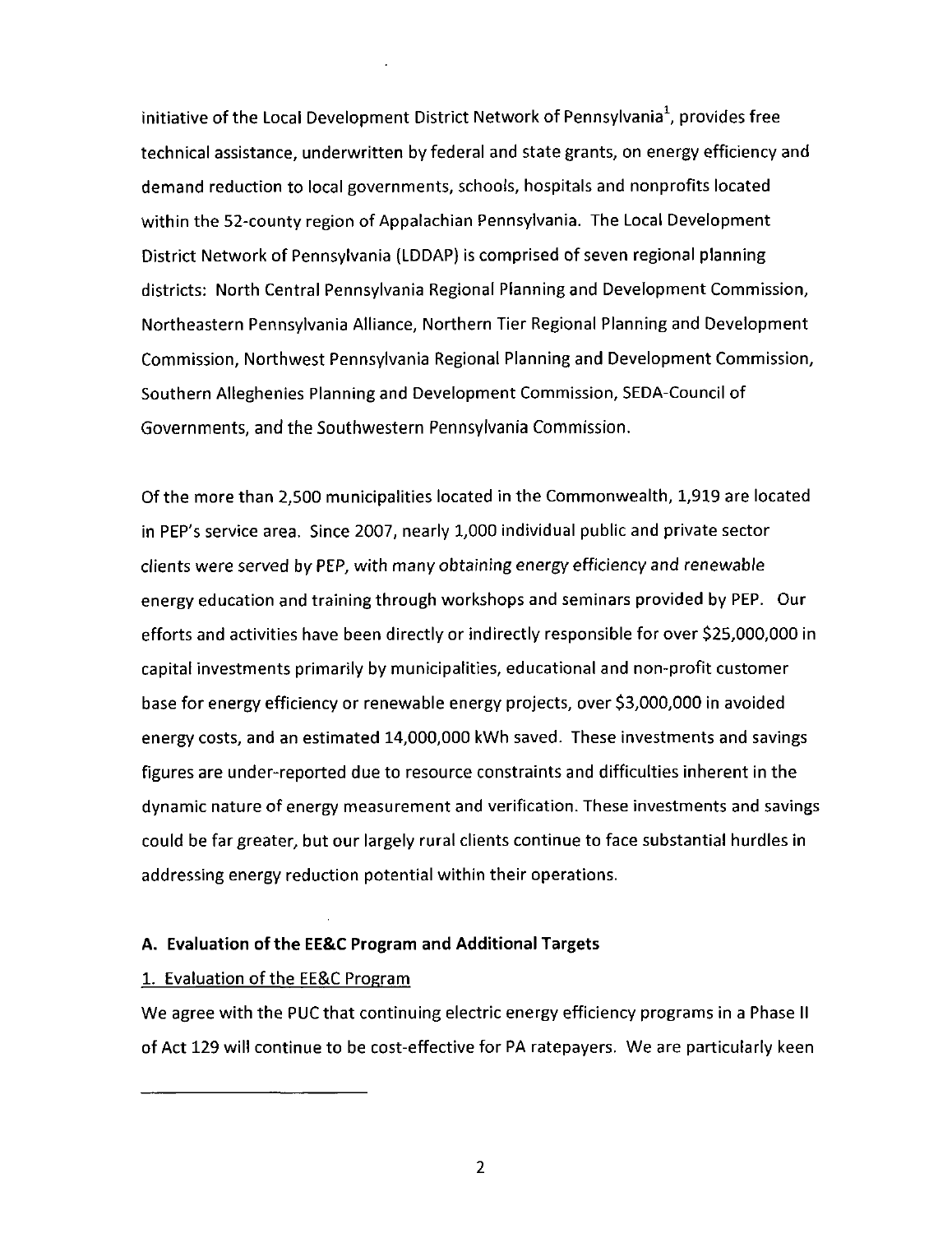on the opportunity presented by a Phase II that enables EDC EE&C programs to be responsive to the harder to reach sectors, including the government, education and non-profit sectors (GENP.) However, we are concerned that the SWE baseline studies underreported the energy use of the governmental subsector. Given that these baseline studies are to inform the development of EDC EE&C plans in Phase II, there is the potential to underestimate the energy efficiency potential, and therefore miss opportunities for significant savings in this subsector.

One example of potential under reporting in the baseline studies is the energy used by municipal authorities in the delivery and treatment of waste and the treatment of wastewater, all generally classified as industrial processes. During the question and answer portion of the June 5<sup>th</sup> meeting regarding the SWE studies, study authors acknowledged that the energy embodied in the industrial sector was difficult to quantify and therefore likely underreported in the SWE studies.

Notwithstanding that the energy used by the more than 1,000 municipal authorities throughout the Commonwealth is only a modest percentage of the energy used in all industrial processes, this energy represents a significant cost to municipalities and their taxpayers and presents opportunities for capturing energy savings. Below are examples of the energy consumption distribution of two representative municipalities that demonstrate that energy use by municipalities represents a majority of their energy usage and cost. These pie charts were the product of utility bill analyses conducted by SEDA-COG for these municipalities. This breakdown of energy use by types of services is generally consistent across all municipalities in at least the non-urban areas of the 52 counties that SEDA-COG and its PEP colleagues service. "Town A" has a population of 6,187 and "Town B" has a population of 1,394 per the 2010 census.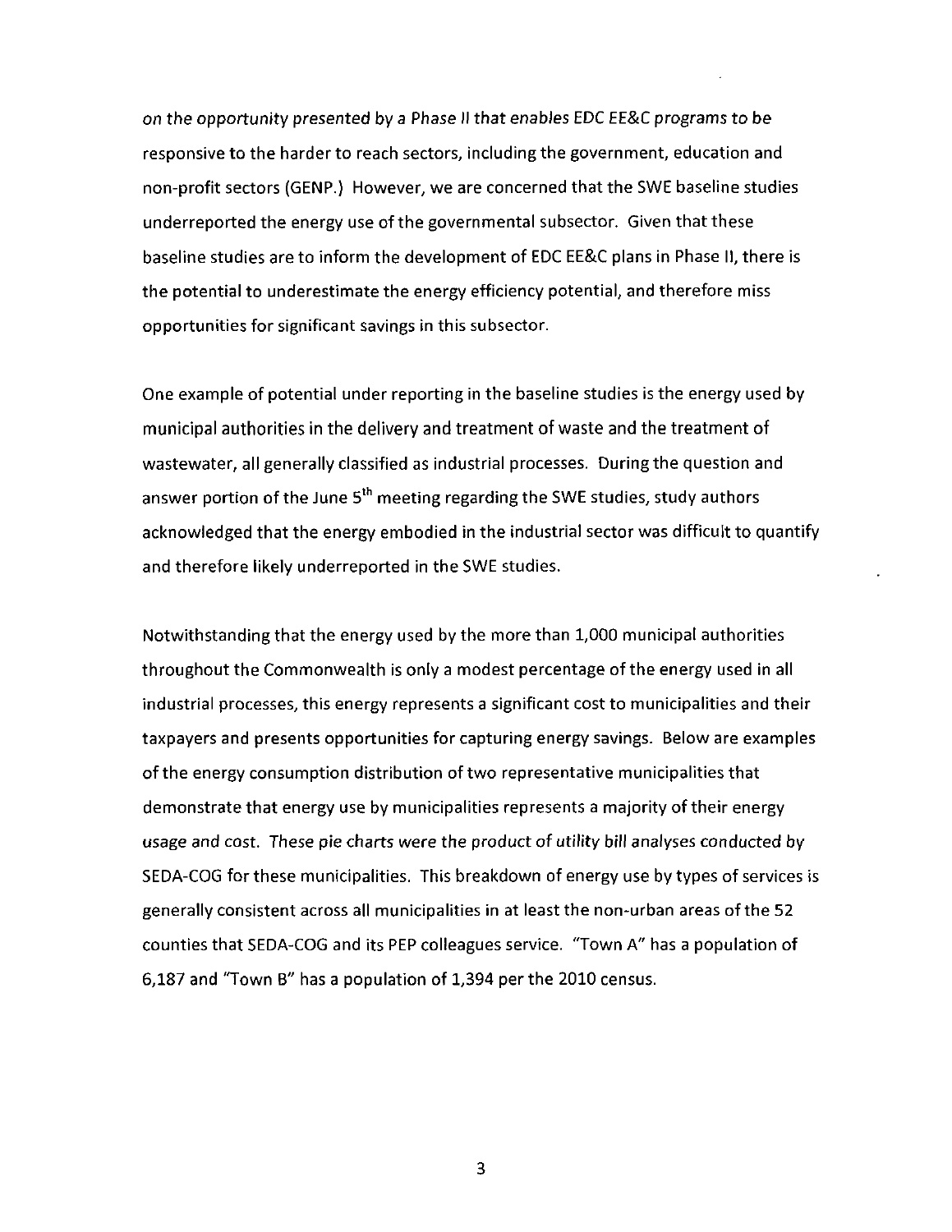

•Total Annual Electricity Consumption - 8,015.471 kWh





"Total Annual Electricity Consumption - 415,743 kWh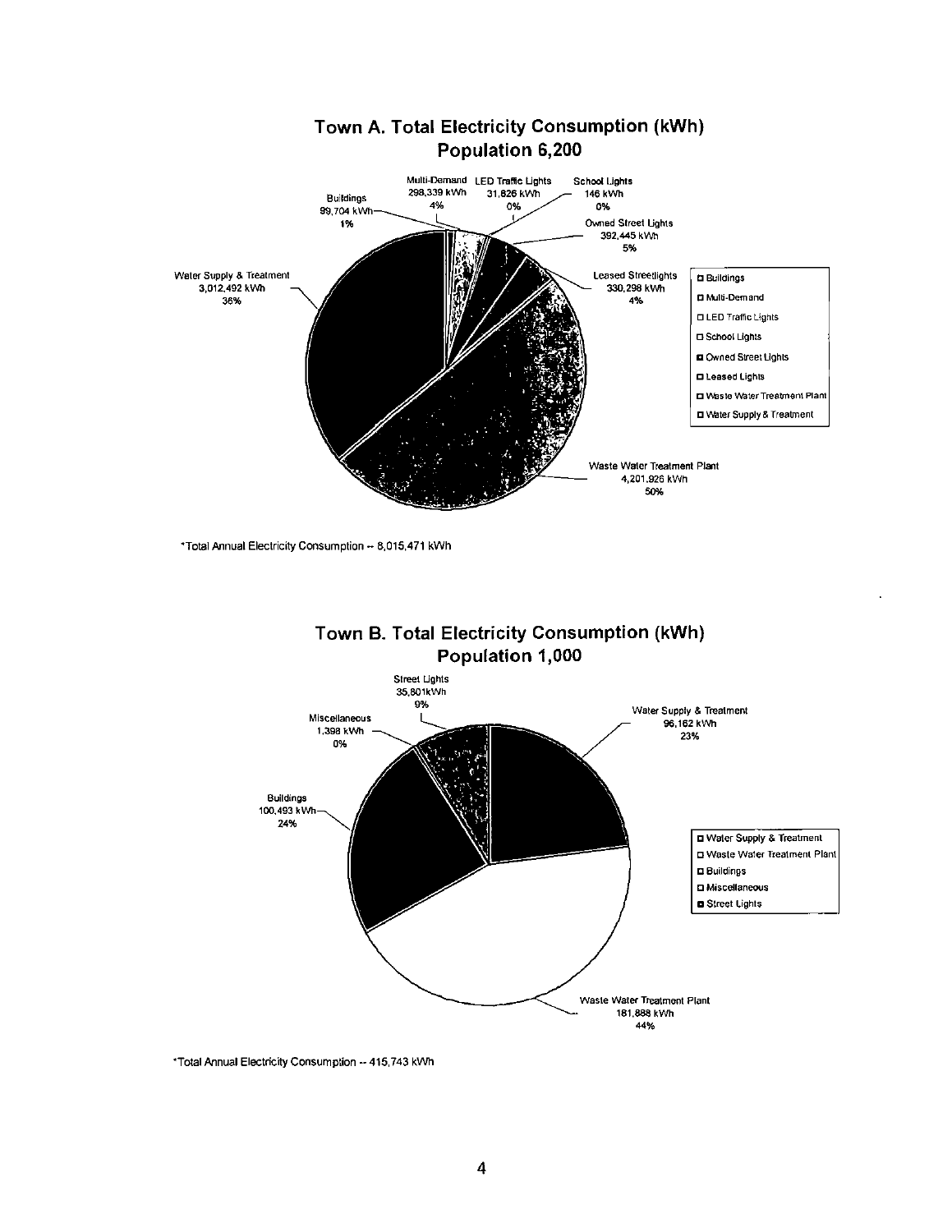Note that industrial processes and buildings are large energy consumers for these municipalities, but also are street lights. We are not suggesting that the energy efficiencies of municipal buildings be ignored in Phase II EE&C program. Rather, we are suggesting that more energy reduction potential is available among local governments presently accounted for, offering greater opportunities for the GENP sector to meet or exceed the 10% carve-out threshold even without including multi-family housing in this subgroup carve-out.

#### **2. Proposed Additional Incremental Reductions in Consumption**

#### a. Length of Program.

Recognizing from others' previous comments that advances in technology and changes in federal regulations and the market place may diminish the value of a 5 year length for Phase II, we encourage the PUC to embrace a 4 year length for Phase II primarily to accommodate the longer timetable required for the government and education subsectors to implement electricity efficiencies. Local governments require program certainty to accommodate their longer investment timeline. In Phase I at least one EDC projected to meet met its GNEP carve out goals well within the three year timeframe, thereby placing less emphasis on marketing or providing energy reduction programs to the GNEP sector.

Should the PUC continue to carry the 3 year timeline for Phase II, we encourage the PUC to allow the EDCs to include any GENP energy reductions beyond their threshold kWh requirements in the appropriate commercial or industrial sectors. Doing so will accommodate the multiplier affect for energy reductions achieved by local governments for their taxpayers, which are comprised of all ratepayers.

#### b. Baseline for Targets

We concur with the PUC's proposal to continue to use the 2009/10 energy year forecasts in Phase II. Theoretically, the third option of deriving target energy and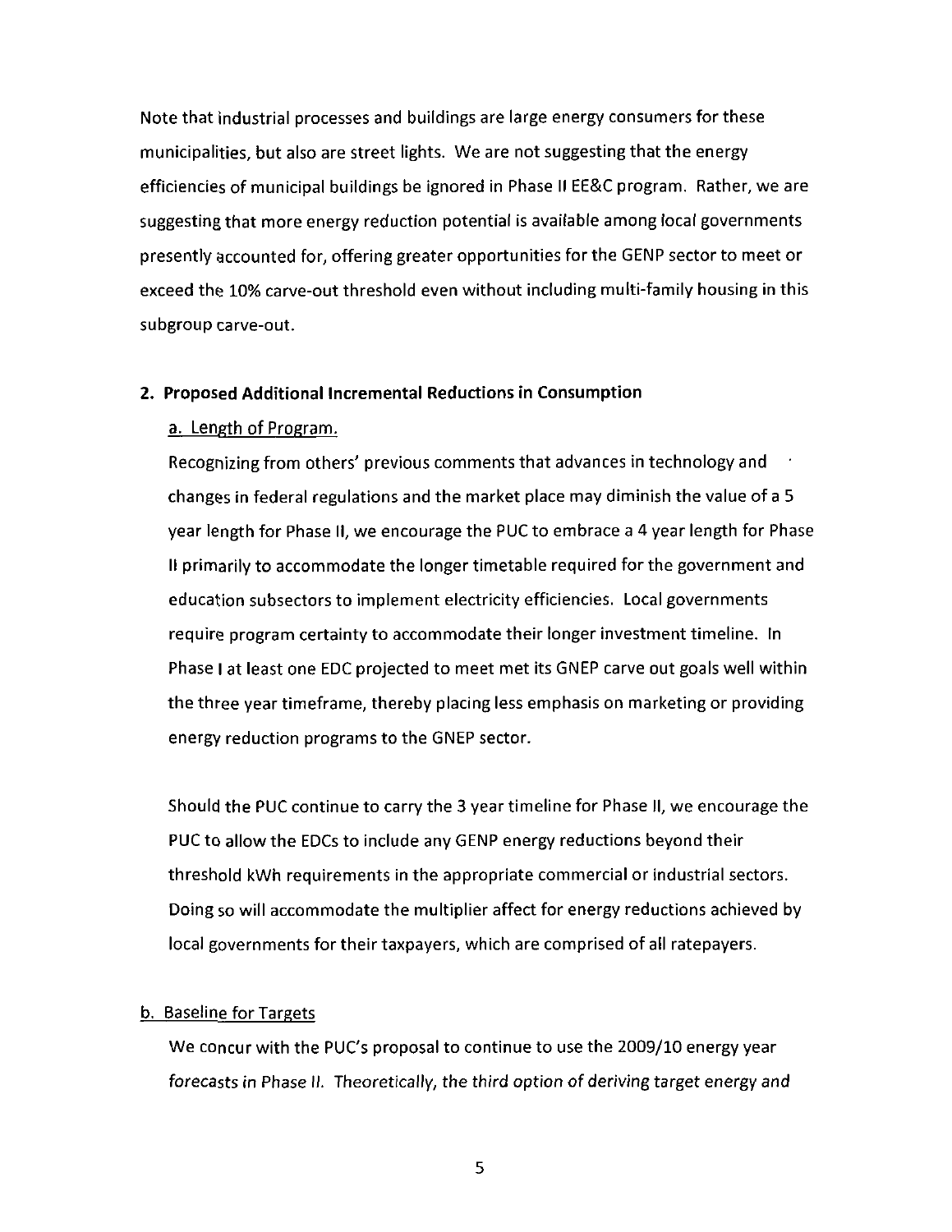capacity savings would be the optimal approach if the market potential study had provided sufficient detailed data.

# c. Reduction Targets.

While we recognize the administrative cost-efficiencies to the EDCs and PUC in extending the annual reduction targets in Phase I to 3 year reduction targets in Phase II, we are concerned that stakeholder input that could contribute to increased EE&C program effectiveness and cost savings may be diminished. We encourage continued EDC stakeholder meetings that are scheduled in a timeframe and are structured in a manner to effectively obtain guidance from stakeholders prior to any EDC program adjustments being forwarded to PUC.

**d. Aligning Targets and Funding. We have no comment.** 

# **3. Peak Demand Reductions**

# a. Exclusion of Peak Demand Reduction Obligations for Phase II.

Our experience in working with municipalities is that municipalities that understand how much energy they use and when they use it are most apt to participate in peak demand program due to greater certainty that they can accommodate the peak demand requirements. This number could increase in Phase II if EDC's EE&C programs facilitated ratepayer acquisition of this knowledge through the provision of utility bill analyses that capture all of a municipality's energy uses.

# b. Interim demand response programs . We have no comment.

c. Amending the Top 100 Hours Methodology for Future Phases. We have no comment.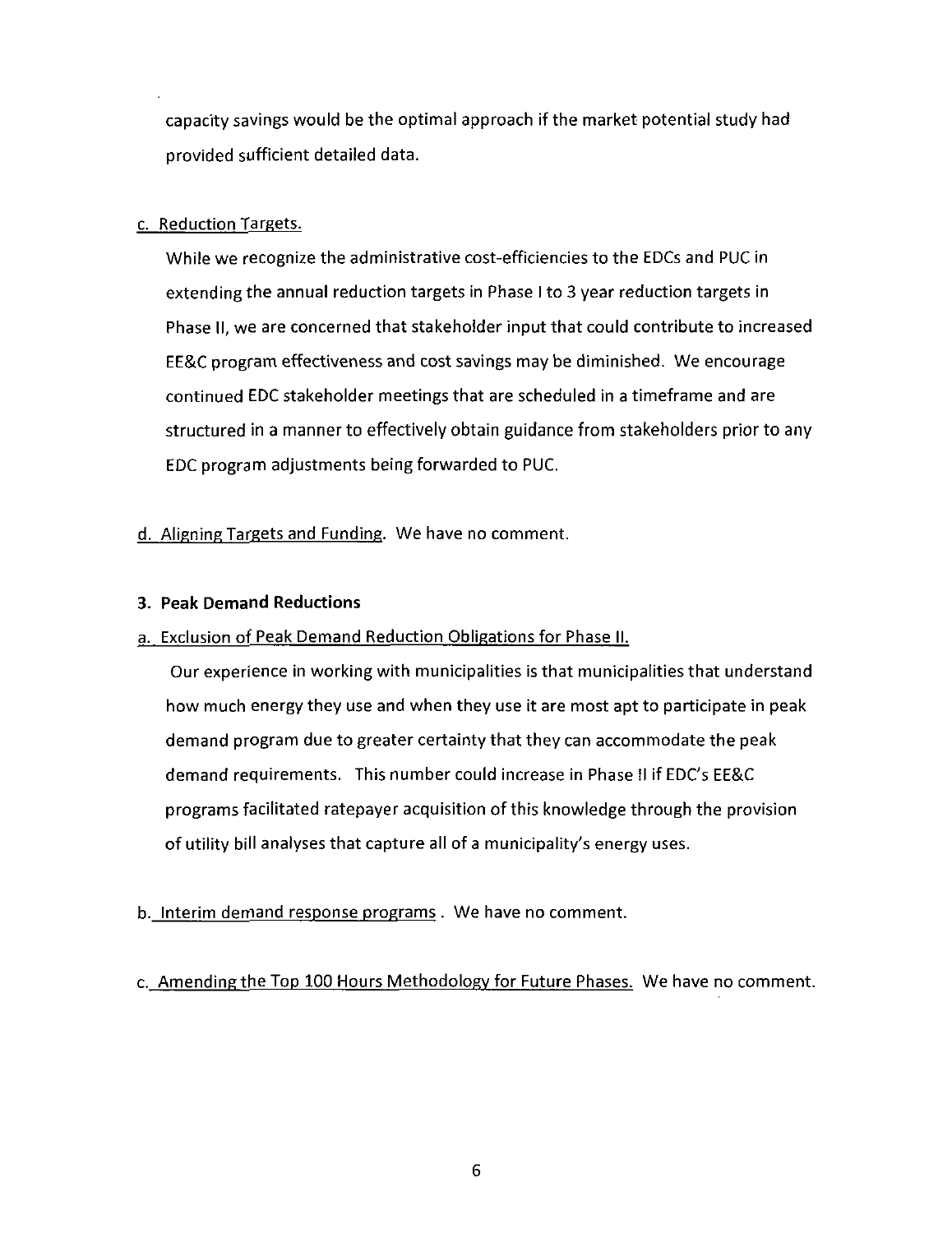#### **4. Carve-out for Government, Educational and Nonprofit Entities**

#### a. Prescription of a Government/Ed/Non-profit Carve-Out.

We applaud the PUC's proposal to continue the 10% carve out for this sector. As noted previously, our work with municipal clients, schools and nonprofits to reduce their energy consumption indicates that significantly more energy reduction potential opportunities exist for this sector. Also, assisting the ratepayers in this subsector assists all rate payers as tax payers or otherwise contributors to the operating costs of these primarily public service organizations.

However, we are very concerned that several proposed changes affecting this sector will negate the value of this carve-out. We disagree with the PUC's interpretation that 66 Pa. C.S. Section  $2806.1(b)(1)(i)(B)$  is separate and apart from 66 PA. C.S. Section 2806.1(c), thereby giving the PUC discretion to make modifications and/or remove the GENP sector carve-out from the if no cost-effective savings can be obtained from that sector as described in Pa. C.S. Section 2806.1(f.) And that, as a result of this separation, only penalties contained in Chapter 33 of the PA Public Utility Code, 66 Pa. C.S. Section 3301(a) would apply.

Our interpretation of the Act is that Section 2806.1 subsection  $(b)(1)(B)$  establishes that the institutional carve out is a requirement of the EDC plan. Section 2806.1 subsection (c) describes the reductions to be achieved by the EDC plans. Therefore, section (c) is inclusive of the institutional sector carve out which is a requirement of the EDC plan. In other words, Section 2806.1 subsection (b)(1)(B) defines the membership of the carve out and requires this carve out to be incorporated into the EDCs' EE&C plans. Section 2806.1 subsection (c) describes the reductions to be achieved through the EDC plans, which includes the GENP carve out. Section 2806.1 subsection (f)(2) describes the penalties to be applied if the reductions in the EDC plans are not met.

 $\overline{7}$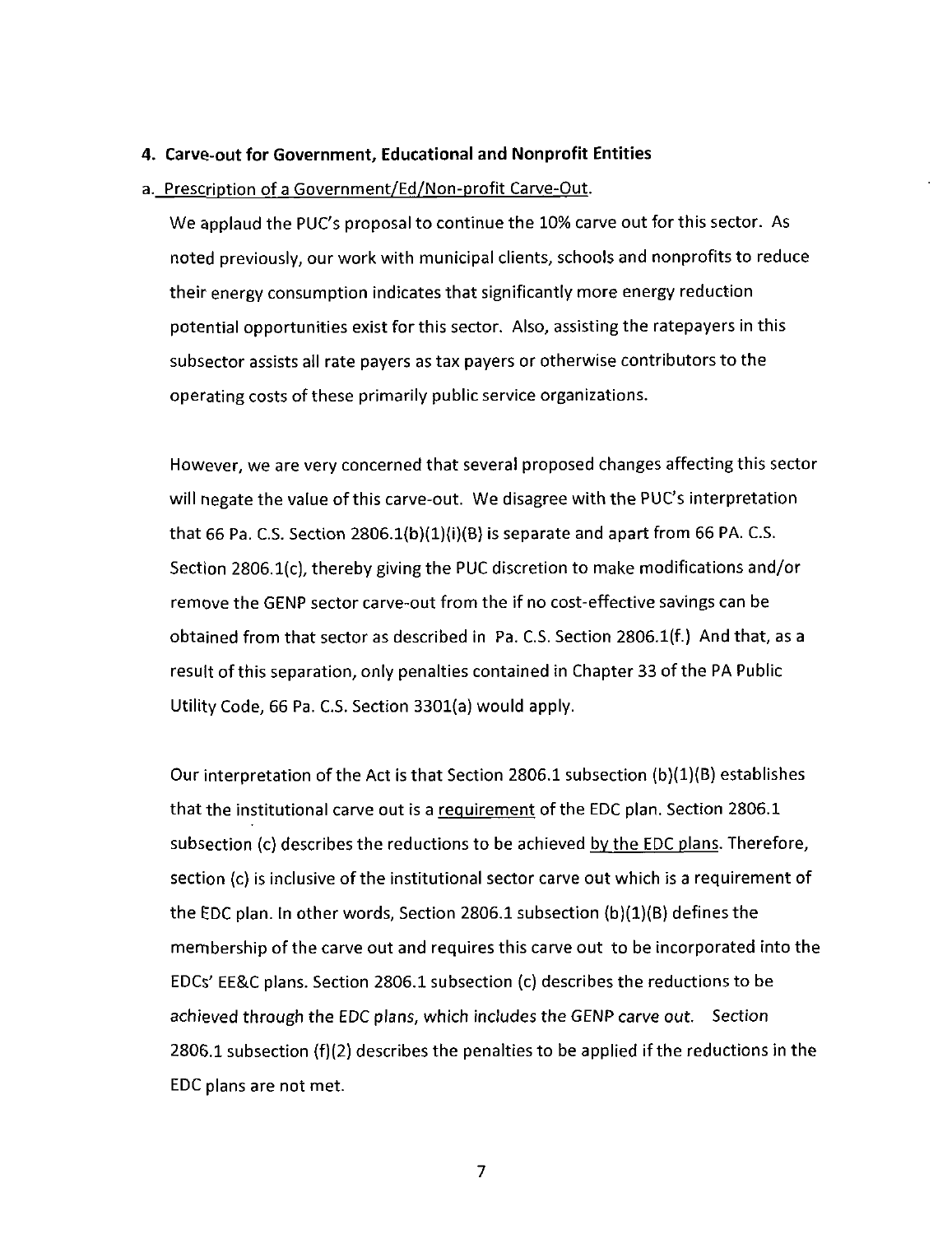The above interpretation make intuitive sense, given that the law signaled the value of the carve-out through its deliberate inclusion of certain ratepayer classes within the Act's defining clauses for EDC plan requirements. Furthermore, applying only the penalties of Chapter 33 of the PA Public Utility Code, 66 Pa. CS. Section 3301(a) should an EDC fail to meet the GENP 10% reduction carve-out threshold does not make sense. These penalties amount to only \$1,000, which are well below the cost to design, implement and provide financial incentives forthe GENP sector. Should Section 2806.1 subsection (f)(2) continue to be interpreted by the PUC as not applying to the GNEP carve-out, the EDCs would have little incentive to design programs to meet this carve out percentage requirement. In fact, the case could be made that, under the TLC, no GENP program would be less than the Chapter 33 of the PA Public Utility Code, 66 Pa. C.S. Section 3301(a) penalty. Therefore, no program for this subsector should be provided. While this may be an extreme interpretation, it is not extreme to assume that a strong incentive to design programs for this sector that will meet the 10% overall reduction threshold requirements will be largely negated in Phase II if this carve out for a hard-to-reach sector is no longer subject to the significant monetary penalty established in Section 2806.1 subsection (f)(2)(i.)

Given the potential under-reporting of energy efficiency capacity in the market baseline studies, the difficulty of energy reduction programs in other states to both quantify and address the energy reduction potential of the government sector, and a presumed assumption by the PUC to continue to meet to 10% carve out for the GENP sector, it seems prudent to more fully describe the characteristics of the government sector that results in its being a hard to reach sector relative to achieving energy efficiencies. In its April  $17<sup>th</sup>$  comments regarding Docket No. M-2012-2289411, the Office of Consumer Advocate eloquently described many of the characteristics that cause the government, educational and nonprofit sector to be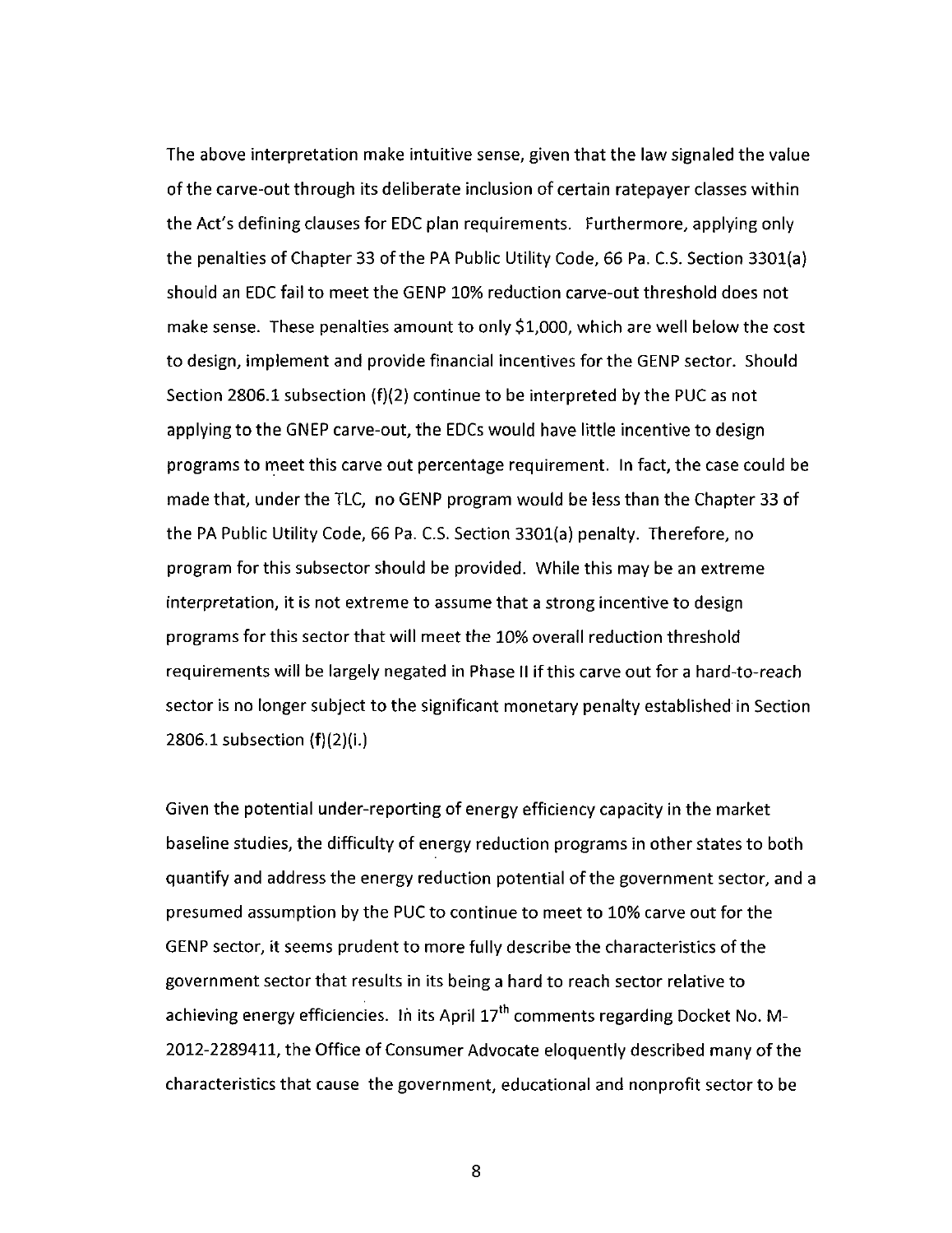uniquely different from the conventional commercial and industrial customer base. The characteristics described include, the organizational structure and decisionmaking process of these entities, the extended use and life of their facilities, the hardship for these entities to capitalize energy efficiencies, and the opportunities presented within this sector to reduce EDC marketing costs by serving as public examples for ratepayers of all classes within their communities of the value of energy efficiency investments.

To design cost-effective EE&C programs forthe GENP sector, each of the unique characteristics of this sector described by the Office of Consumer Advocacy require not just acknowledgement, but deep understanding. Schools, municipalities and many nonprofits are governed by part-time, volunteer elected officials that must answer to their constituents. Most elected officials don't know how their facilities use energy or how much they use. Their budget process, mandated by law, requires detailed annual budgets that dictate spending down to the penny, resulting in focus being placed on short-term expenditures, not on investments that result in longterm, cumulative savings. "Local sparkplugs" make a difference, but actions are taken by plurality vote, requiring elected officials to grasp the energy costs, recognize that their costs could be less, then agree to make investments and when to make them. Perhaps most importantly, the elected officials must understand the payback in a manner that they can explain to their constituents. Furthermore, per the PA Municipal Code, municipalities are required to competitively bid for services and products over certain dollar thresholds. Many municipalities lack both the staff resources and the technical capacity to procure these services via RFQ or RFP processes. It is our observation that Energy Service Companies (ESCOs) and GESA are most appropriate for larger institutions that have the staff resource capacity and technical acumen to work with ESCOs to ensure optimal cost-savings for their municipality. ESCOs are much less appropriate for smaller municipalities, schools and nonprofits that lack these staff resources and capacity.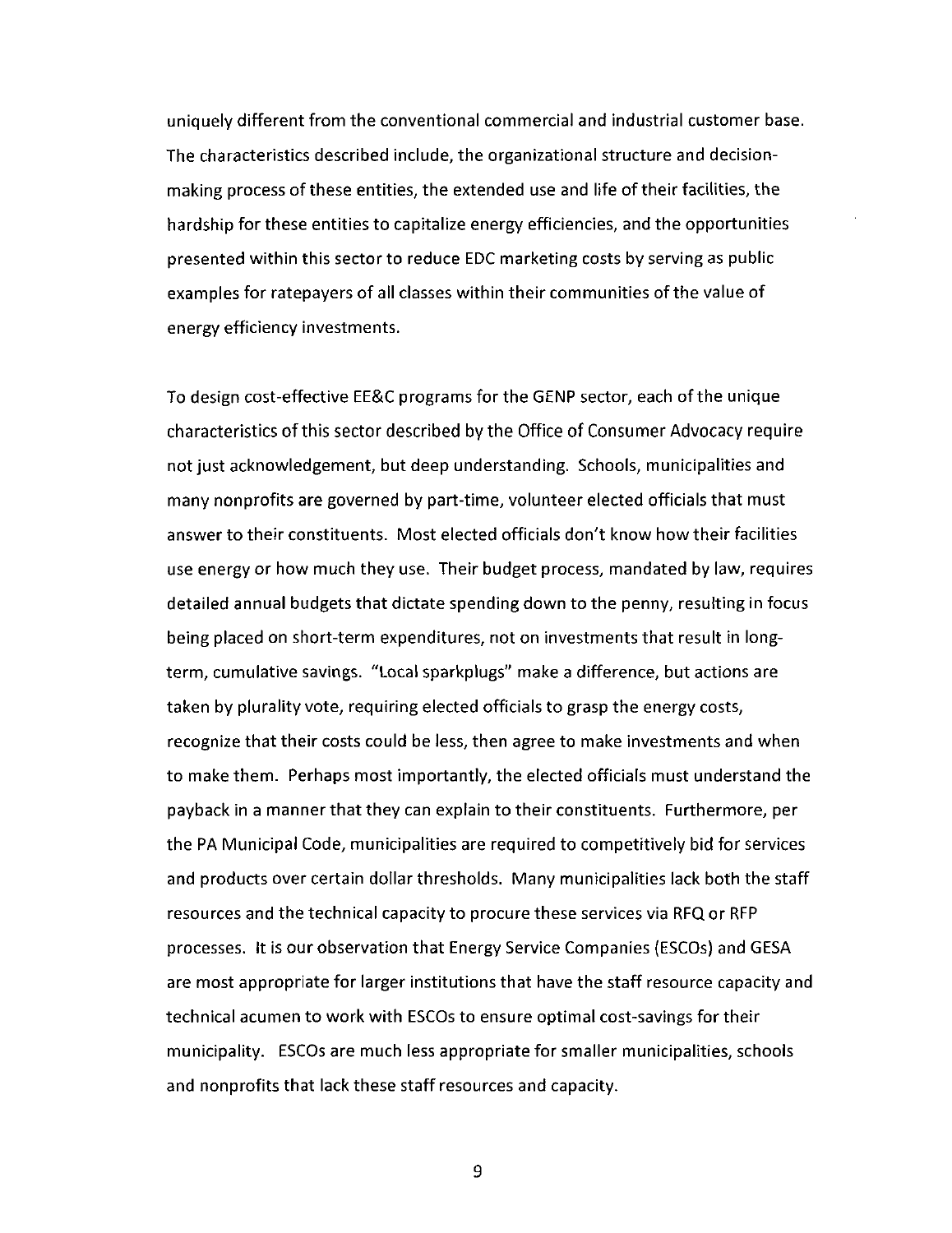As noted above, municipalities are required by law to develop their detailed budget prior to the following year, taking several months to develop a budget that must be adhered to almost to the penny in the following year. Therefore, the timing of decisions to invest in energy reduction can be prolonged. Offering merely a prescriptive rebate for equipment other than lighting, or requiring a municipality to self-finance the procurement of a utility bill analysis or energy assessment in order to identify and prioritize investment is inadequate to bust through these many decision-making, timeframe, financial and staff capacity barriers. Rather, an incentive program and the provision of technical assistance through EDC program delivery that acknowledge the technical information necessary to reach critical decision points toward energy efficiency investment is needed in Phase II to capture the energy saving potential of smaller municipalities that would not qualify as "lowhanging fruit." Yes, this will add costs to kWh saved, but that cost could be reduced if the EDCs design programs that use the energy efficiency technical assistance services of organizations that already have deep connections with GENP entities within their service areas.

Lastly relative to cost of achieving energy reductions within this carve out, it is important to note that the GENP customer base have been ignored. Energy prices were very low when energy efficiency educational, financial and technical assistance programs were introduced in the mid-1980s in the Commonwealth within the context of pollution prevention and environmental management systems. It was difficult to get the attention of local government officials to focus on the long-term value of investing in energy efficiency equipment and conservation; both the shortand long-term payback were marginal relative to other municipal costs. It is therefore reasonable to assume that investment in programs to provide education, financial and technical assistance targeted to this sector is now necessary to provide parity to smaller institutional customers for whom previous programs weren't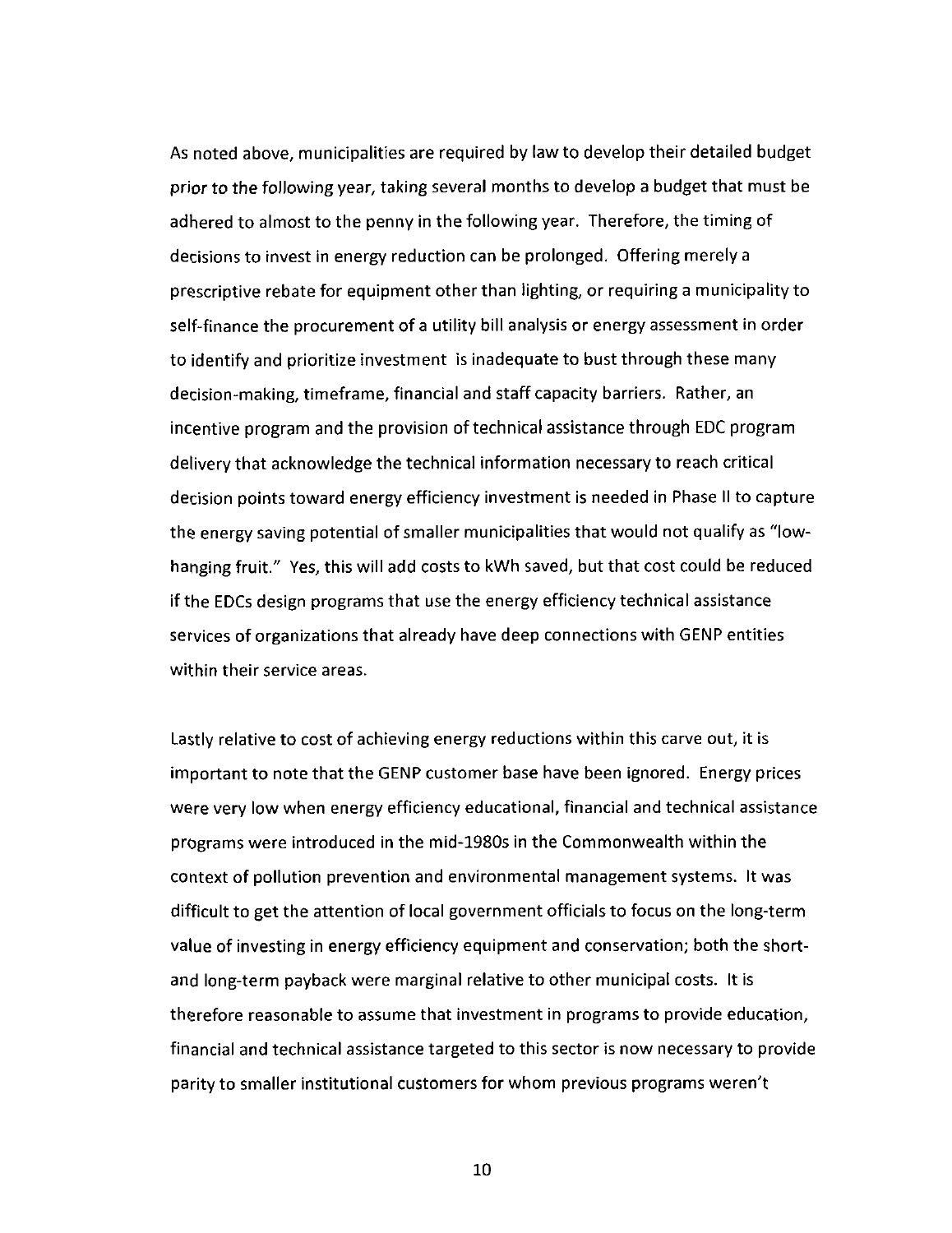offered. Enabling EDC s to make this investment now, using ratepayer money, is a smart investment. The GENP sector, funded primarily through local and charitable tax dollars, have been paying into Act 129 throughout Phase I. They deserve programs tailored to meet their unique needs and characteristics in Act 129's Phase  $II.$ 

### b. Inclusion of Multifamily Housing.

While important to capture, to include multi-family housing in the GENP carve-out reduces the need for EDCs to design and implement effective programs for the hardto-reach GENP. To include multi-family in order for this subgroup to "provide significant potential for the EDC's attainment of the proposed GENP carve-out" suggests that the PUC is predisposed to believe that effective E2 programs for GENP is not possible. We recommend that multi-family incentives be included in the commercial or residential rate base rather than the GENP carve-out. Should the PUC place multi-family housing within the GENP carve-out, we suggest that the 10% threshold for this sector be increased.

# c. Inclusion of On-Bill Financing.

We continue to encourage the inclusion of an option for on-bill financing in Phase II. On-bill financing can provide a "pay as you go" scenario, and enable ratepayers to pay capital costs through their savings achieved. Stretching out capital costs via online billing through EDCs is a viable way for cash-strapped ratepayers to invest in activities that will provide cumulative savings going forward.

#### **5. Low-Income Measures**

a. Prescription of a Low-Income Carve-Out. We concur with the PUC's proposal to continue with this carve-out.

b. 250% of the Federal Poverty Level. We concur with the pilot program approach proposed by the PUC.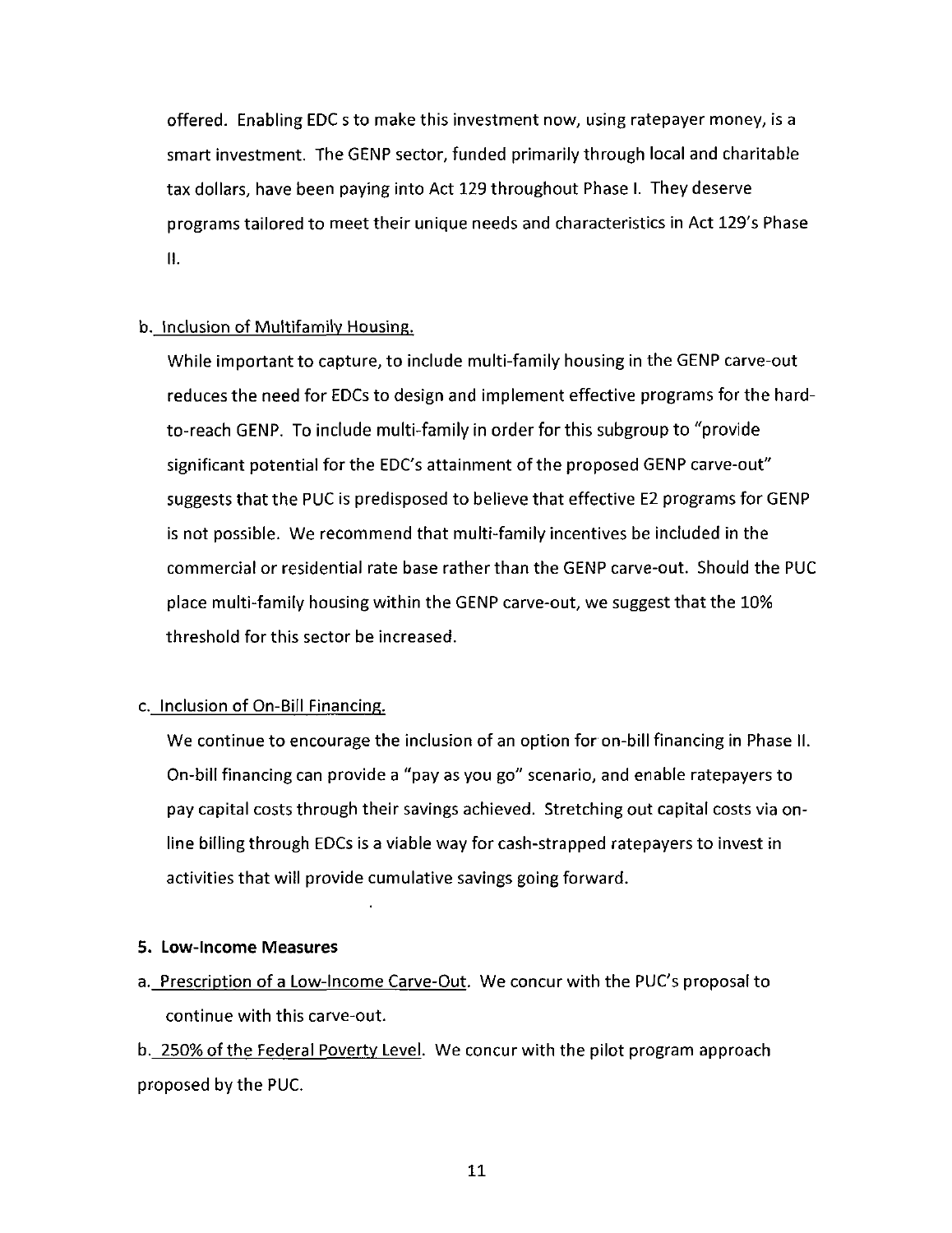# **6. Accumulated Savings in Excess of Reduction Requirements.**

We concur with PUC's recommendation that EDCs are permitted to continue operating its EE&C program and account for any additional savings as part of its Phase II EE&C program.

# **B. Plan Approval Process**

1. Phase II EE&C Plan approval process. We concur with the PUC's plan approval process.

# **2. Phase II Planning Timeline.**

While we generally concur with the planning timelines, we are dismayed that comments on, and potential revisions to, the SWE baseline studies are not possible given that the baseline studies are to be used by the EDCs in developing Phase II EE&C plans.

3. Additional Phase II Orders . While tightly scheduled, we concur with the TLC and TRM timelines for the purpose of providing seamless Act 129 programs ' beyond May, 2013.

# **C. Plan effectiveness Evaluation Process**

1. Statewide Evaluator. We concur with the PUC's procurement approach.

2. Technical Reference Manual. We concur with the updating frequency. Relative to the 2013 TRM Update Timelines, we concur with the proposed annual update schedule. We suggest that the SWE-initiated working group should be expanded to include interested representatives of or service providers to the ratepayer sectors. Relative to the EDC Annual and Quarterly Reporting, we concur with PUC proposal to maintain the annual and quarterly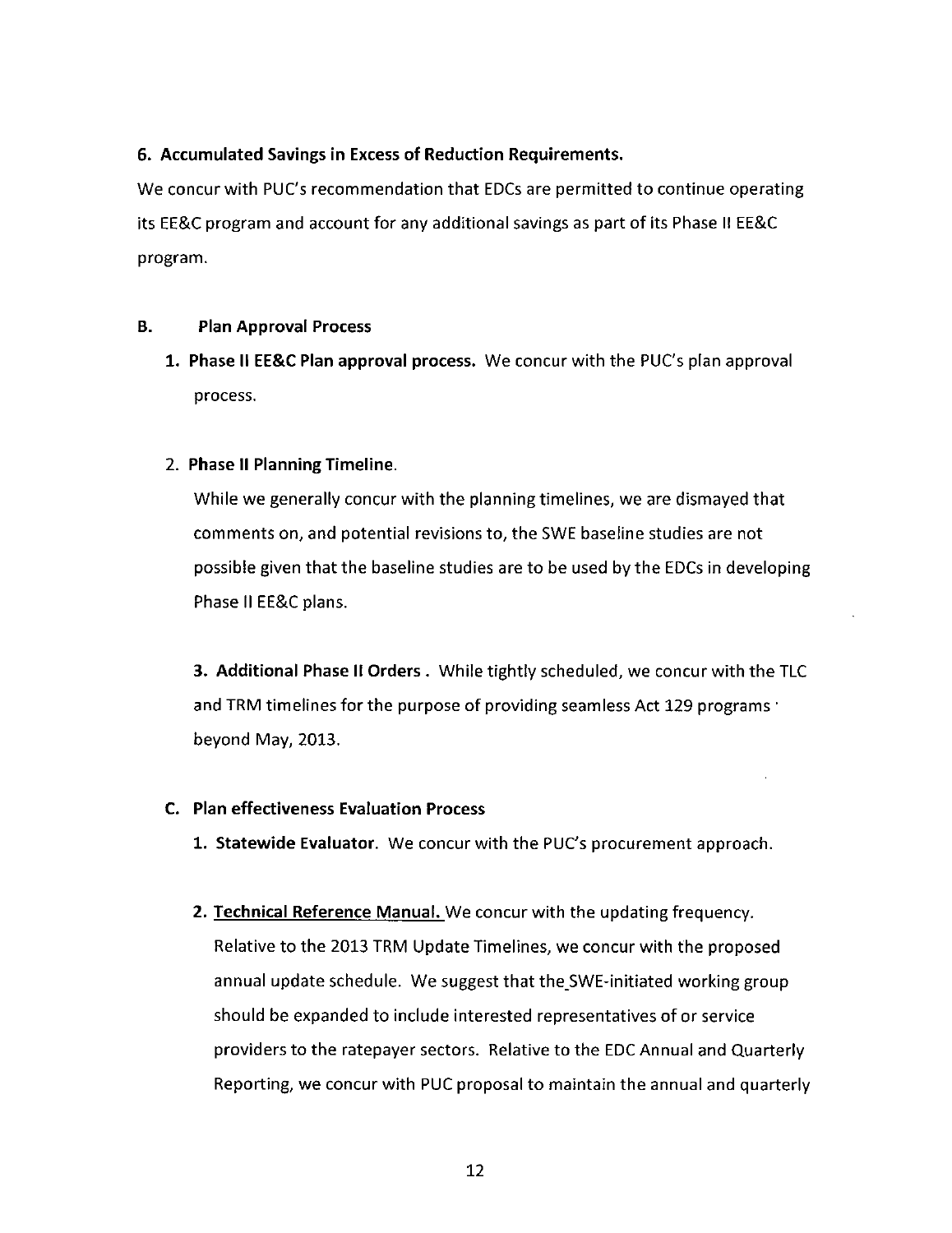reporting schedule and suggest that the PUC encourage EDCs to use stakeholder meetings to adjust existing programs prior to any program change submittal.

#### **D. Cost-Benefit Analysis Approval Process**

1. 2013 TRC Test. We have no comment given that the PUC has requested parties to submit comments on Test in a separate docket.

2. Net-to-Gross Adjustment. We have no comment.

**E. Process to Analyze How the Program and Each Plan will Enhance EDCs to Meet Reduction Requirements** 

We concur with the PUC's proposal to continue its process for measuring annual consumption reductions.

# **F. Standards to Ensure that a Variety of Measures are Applied Equitably to All Customer Classes.**

SEDA-COG requests that GENP programs receive additional review by the PUC to ensure that EDC programs offered accommodate the different characteristics of this subsector beyond potential financial challenges to investing in E2 measures.

### **G. Process to Make Recommendations for Further Measures.**

SEDA-COG again recommends that the PUC encourage EDCs to time and structure their stakeholder meetings to facilitate meaningful input from stakeholders prior to filing proposed changes.

#### **H. Procedures to Require Competitive Bidding and Approval of CSP Contracts.**

Competitively re-bidding program design and management CSP contract would be a significant cost to ratepayers should the CSPs selected lack experience in designing, implementing and managing programs that go beyond "low hanging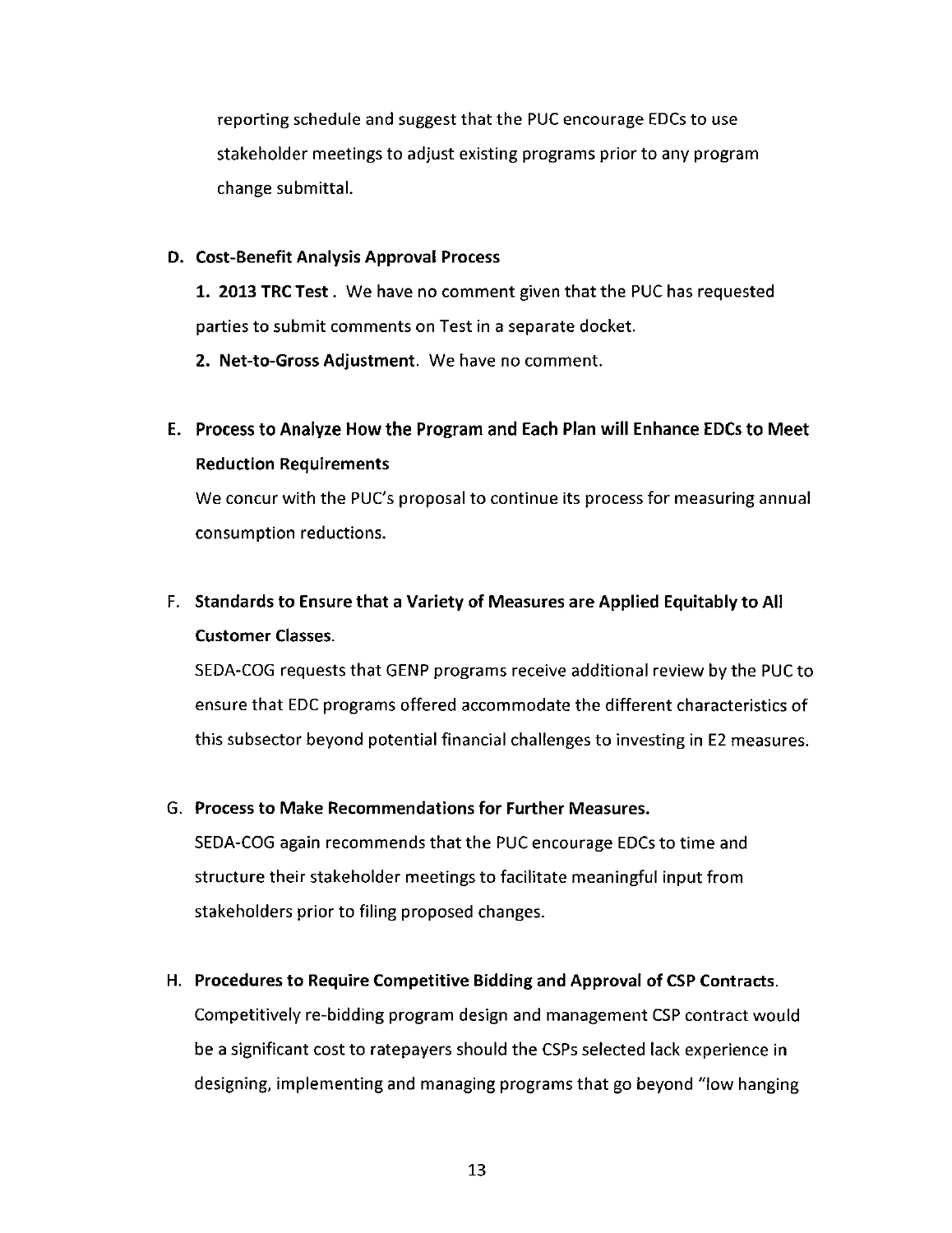fruit" in Phase II. While economic conditions and potentially lower CSP contract costs are cited by the PUC as primary rationale for requiring CSP competitive bidding in Phase II, savings achieved through competitive bidding could be negated if the EDCs do not procure CSPs that have the technical capacity and knowledge to design, implement and manage programs that go beyond "low hanging fruit" in Phase II. We suggest that the PUC include in its minimum CSP selection criteria for CSP procurement "Encourage CSPs to have experience and success in achieving energy reductions from harder-to-reach ratepayer sectors, including, where appropriate, the GENP sector.

- **I. Procedures to Ensure Compliance with Consumption Reduction Requirements.**  We have no comment.
- J. Participation of Conservation Service Providers. See comments in H. above.

#### **K. EDC Cost Recovery**

#### b. Application of Excess Phase I Budget.

We generally concur with the PUC's proposal, but recommend attention to the program design for EE&C programs targeted to carve out sectors and any ratepayer class for which the EDC struggled to meet reduction thresholds in Phase I.

#### 2. Allocation of Costs to Customer Classes.

We have no comment regarding bidding energy efficiency resources into the PJM capacity market. We approve of the Other Allocation of Cost Issues approach utilized in Phase I and support its continuation in Phase II. Energy efficiencies achieved by municipalities benefit local ratepayers through downward pressure on taxes used to operate municipal facilities and services. Therefore, well-designed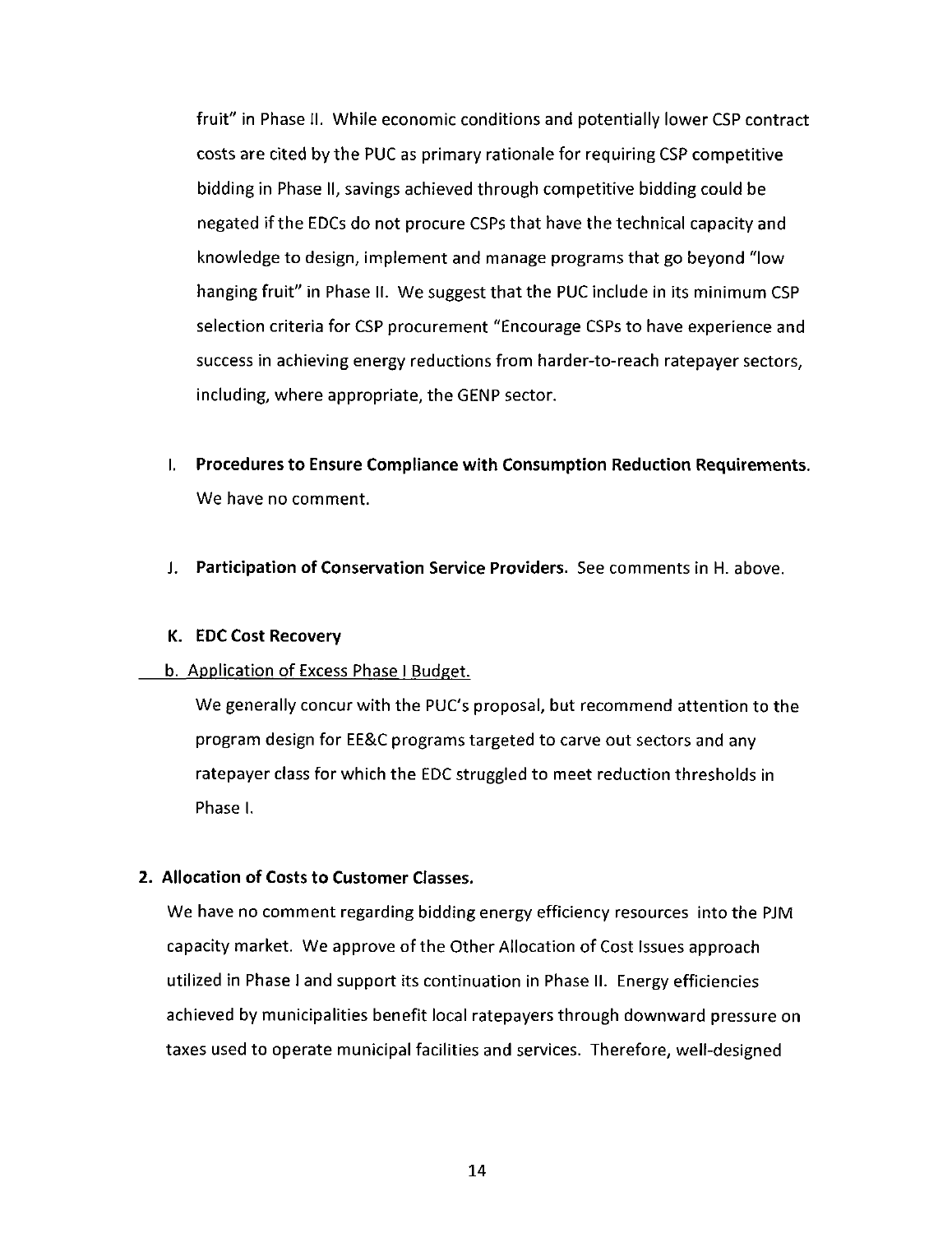GENP programs have a multiplier effect resulting in an indirect economic benefit to all ratepayer classes.

We have no comment regarding the PUC's proposed Cost Recovery Tariff Mechanism.